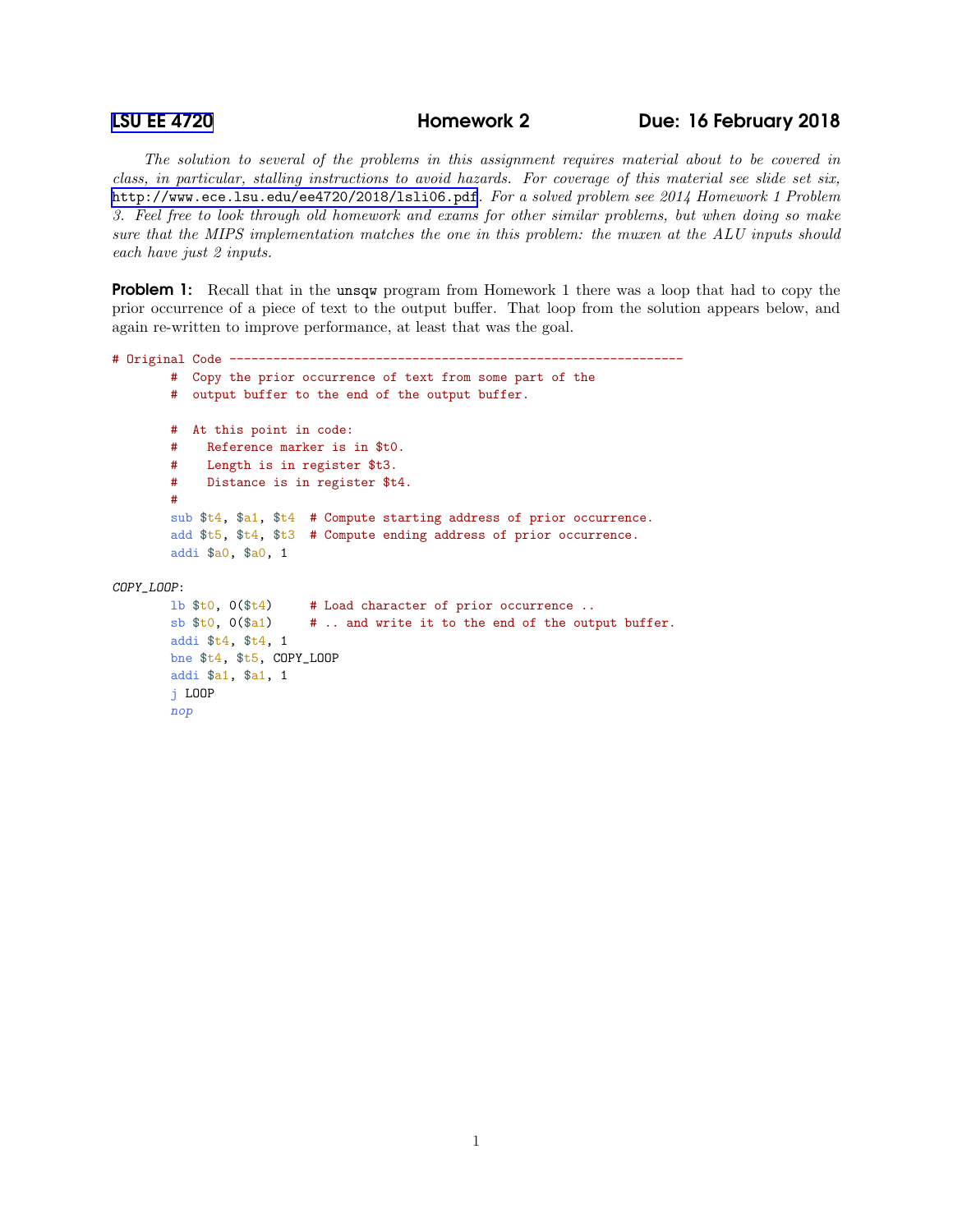```
# Improved Code -------
       # Copy the prior occurrence of text to the end of the output buffer.
       # At this point in code:
       # Reference marker is in $t0.
       # Length is in register $t3.
       # Distance is in register $t4.
       #
       sub $t4, $a1, $t4 # Compute starting address of prior occurrence.
       addi $a0, $a0, 1
       # Round length (L) up to a multiple of 4.
        #
       addi $t7, $t3, 3
       andi $t8, $t7, 0xfffc # Note: this only works if L < 65536sub $t6, $t8, $t3
       #
       # At this point:
       # $t8: L', rounded-up length.
       # $t6: Amount added to L to round it up. That is, L' - L
       # t6 can be 0, 1, 2, or 3.
       # If t6 is 0, then L' = L;
       # if t6 is 1, then L' = L + 1; etc.
       # Decrement prior-occurrence and output-buffer pointers.
       #
       sub $t4, $t4, $t6
       sub $a1, $a1, $t6
       # Jump to one of the four lb instructions in the copy loop.
        #
       la $t7, COPY_LOOPd4 # Get address of first lb instruction.
       sll $t6, $t6, 3 # Compute offset to lb that we want to start at.
       add t7, t7, t6 # Compute address of starting 1b ..
       jr t7 # .. and jump to it.
       add $t5, $t4, $t8 # Don't forget to compute stop address.
COPY_LOOPd4:
       lb $t0, 0($t4)
       sb $t0, 0($a1)
       lb $t0, 1($t4)
       sb $t0, 1($a1)
       lb $t0, 2($t4)
       sb $t0, 2($a1)
       lb $t0, 3($t4)
       sb $t0, 3($a1)
       addi $t4, $t4, 4
       bne $t4, $t5, COPY_LOOPd4
       addi $a1, $a1, 4
       j LOOP
       nop
```
Let  $L$  denote the length of the prior occurrence of text to copy.

(*a*) Determine the number of instructions executed by the original code in terms of L. Include the copy loop and the instructions before it shown above. State any assumptions.

(*b*) Determine the number of instructions executed by the improved code in terms of L. Include the copy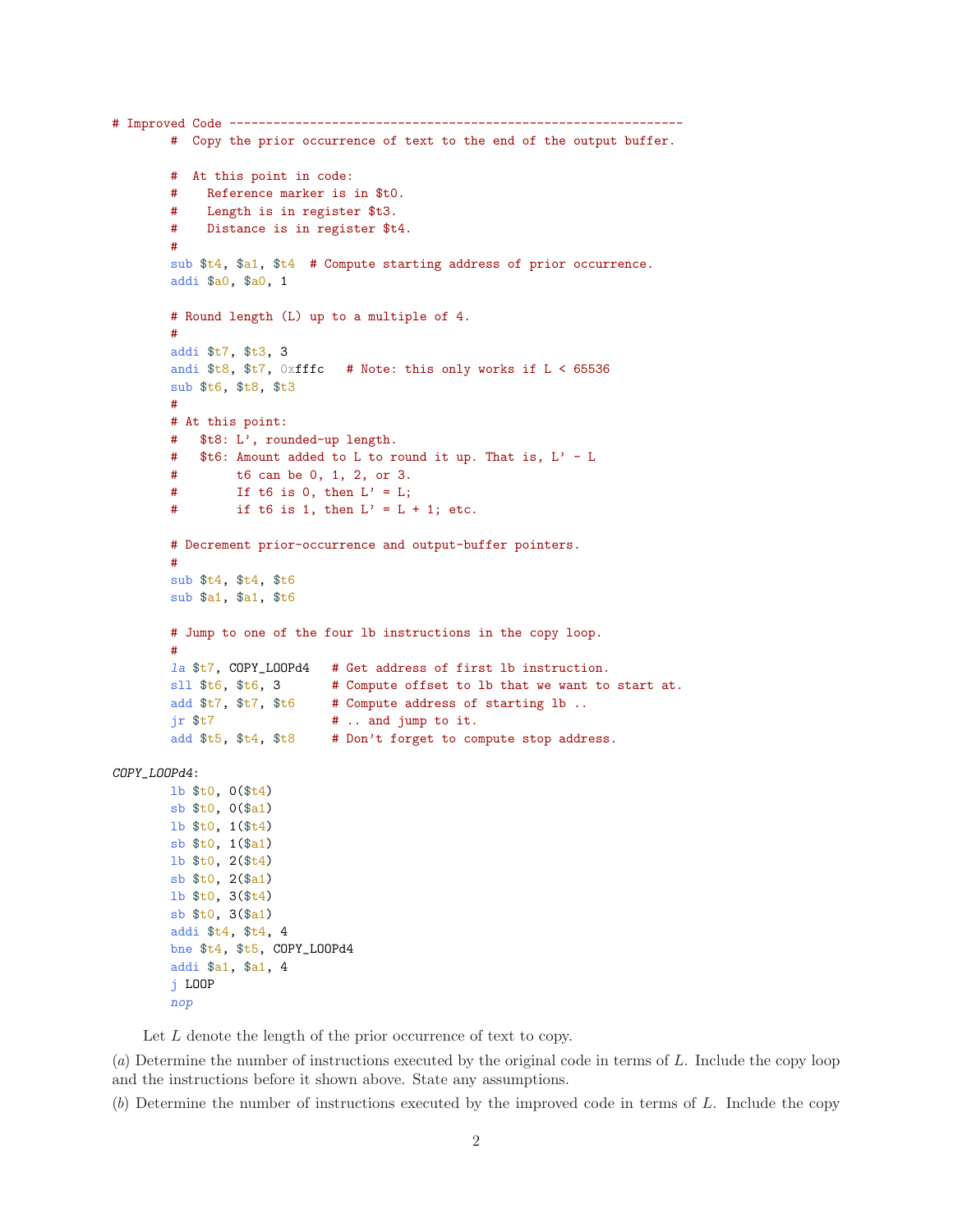loop and the instructions before it shown above. State any assumptions.

- (*c*) What is the minimum value of L for the improved method to actually be faster?
- (*d*) What is it about the improved code that helps performance?

Problem 2: *Note: The following problem is identical to 2016 Homework 1 Problem 1. Try to solve it without looking at the solution.* Answer each MIPS code question below. Try to answer these by hand (without running code).

(*a*) Show the values assigned to registers t1 through t8 (the lines with the tail comment Val:) in the code below. Refer to the MIPS review notes and MIPS documentation for details.

```
.data
myarray:
        .byte 0x10, 0x11, 0x12, 0x13
        .byte 0x14, 0x15, 0x16, 0x17
        .byte 0x18, 0x19, 0x1a, 0x1b.byte 0x1c, 0x1d, 0x1e, 0x1f
        .text
        la $s0, myarray # Load $s0 with the address of the first value above.
                          # Show value retrieved by each load below.
        lbu $t1, 0($s0) # Val:
        lbu $t2, 1($s0) # Val:
        lbu $t2, 5($s0) # Val:
        lhu $t3, 0($s0) # Val:
        1hu t_4, 2(t_50) # Val:
        addi $s1, $0, 3
        add $s3, $s0, $s1
        lbu $t5, 0($s3) # Val:
        sll $s4, $s1, 1
        add $s3, $s0, $s4
        lhu $t6, 0($s3) # Val:
        sll $s4, $s1, 2
        add $s3, $s0, $s4
        lhu $t7, 0($s3) # Val:
        \frac{1}{10} $t8, 0($s3) # Val:
```
(*b*) The last two instructions in the code above load from the same address. Given the context, one of those instructions looks wrong. Identify the instruction and explain why it looks wrong. (Both instructions should execute correctly, but one looks like it's not what the programmer intended.)

(*c*) Explain why the following answer to the question above is wrong for the MIPS 32 code above: *"The* lw *instruction should be a* lwu *to be consistent with the others."*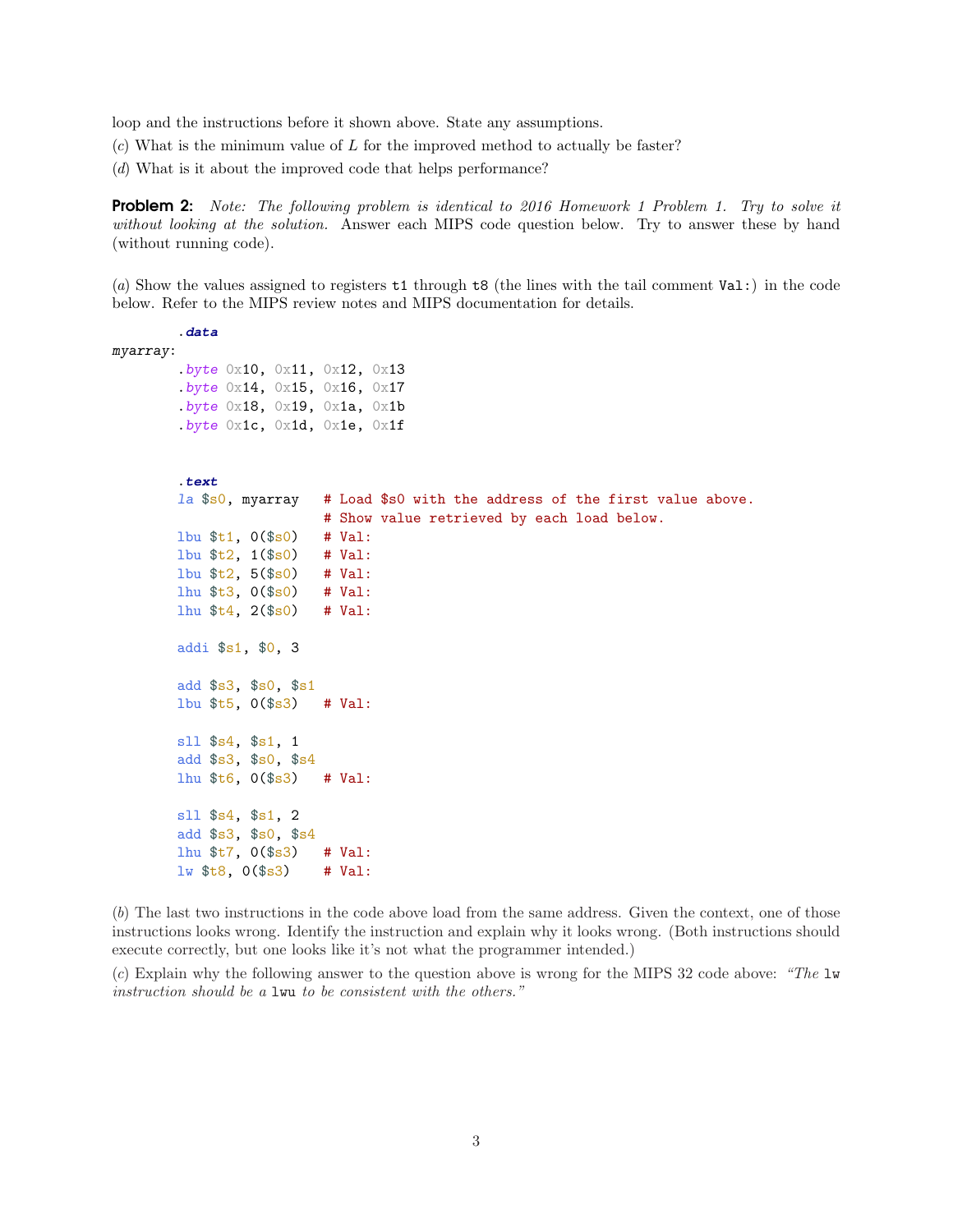Problem 3: *Note: The following problem was assigned in each of the last three years, and its solution is available. DO NOT look at the solution unless you are lost and can't get help elsewhere. Even in that case just glimpse.* Appearing below are **incorrect** executions on the illustrated implementation. For each one explain why it is wrong and show the correct execution.



(*a*) Explain error and show correct execution.

| LOOP: # Cycles |  | 0 1 2 3 4 5 6 7 |  |  |
|----------------|--|-----------------|--|--|
| 1w r2, 0(r4)   |  | IF ID EX ME WB  |  |  |
| add r1, r2, r7 |  | IF ID EX ME WB  |  |  |
| LOOP: # Cycles |  | 0 1 2 3 4 5 6 7 |  |  |

(*b*) Explain error and show correct execution.

| LOOP: # Cycles |  |                | 0 1 2 3 4 5 6 7   |  |
|----------------|--|----------------|-------------------|--|
| add r1, r2, r3 |  | IF ID EX ME WB |                   |  |
| 1w r1, 0(r4)   |  |                | IF ID -> EX ME WB |  |
| LOOP: # Cycles |  |                | 0 1 2 3 4 5 6 7   |  |

(*c*) Explain error and show correct execution.

| LOOP: # Cycles |  |                | 0 1 2 3 4 5 6 7   |  |
|----------------|--|----------------|-------------------|--|
| add r1, r2, r3 |  | IF ID EX ME WB |                   |  |
| sw r1, $0(r4)$ |  |                | IF ID -> EX ME WB |  |
| LOOP: # Cycles |  |                | 0 1 2 3 4 5 6 7   |  |

(*d*) Explain error and show correct execution.

| LOOP: # Cycles     |  |                |                 | 0 1 2 3 4 5 6 7       |  |
|--------------------|--|----------------|-----------------|-----------------------|--|
| add r1, r2, r3     |  | IF ID EX ME WB |                 |                       |  |
| xor r4, r1, r5     |  |                |                 | IF $--->$ ID EX ME WB |  |
| $LOOP:$ # $Cycles$ |  |                | 0 1 2 3 4 5 6 7 |                       |  |